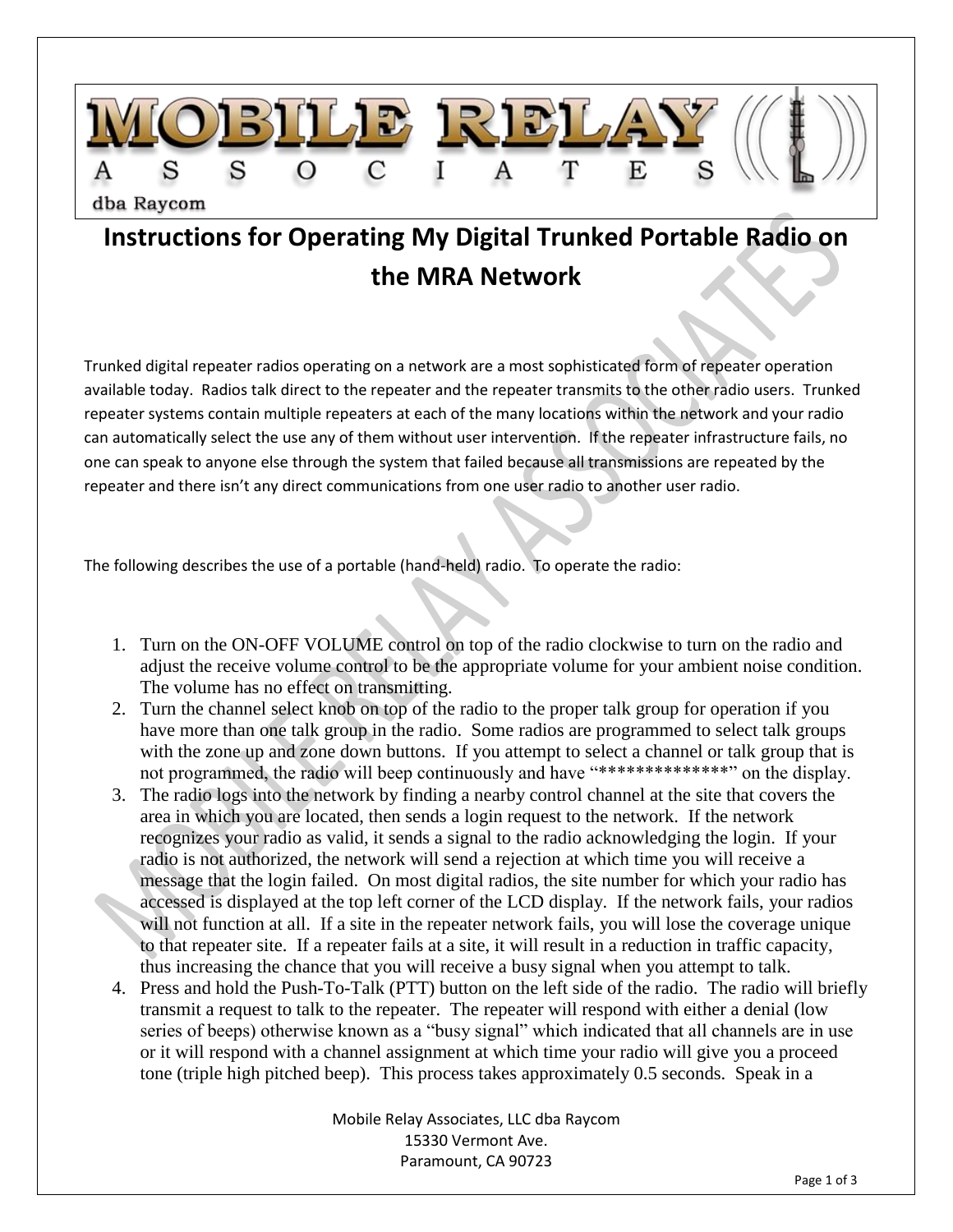normal voice from about 1 inch from the microphone. Release the PTT button to hear a response from the party you have called. Do not yell or scream as it will only degrade your intelligibility.

- 5. If you are receiving a transmission from someone in your talk group, your radio is inhibited from transmitting. When you press the PTT button, you will get an error tone until the transmission from the other user ceases at which time you will be able to transmit.
- 6. All user radios from the same talk group that are turned on and in range of the trunked repeater system will switch to the same repeater in the trunked repeater system as your radio for the period of the transmission, provided they are registered onto the same site. They will then revert to the control channel after the transmission is finished. If they are registered on a different site, all the radios from your talk group will switch to the same channel on that site (which will be different than the channel on your site) to complete the call. The two sites are connected to each other, so anything said on one site is repeated on the other site. If there are more than two sites having radios registered from the same talk group, then all the sites are connected to each other that have units registered on the same talk group. Therefore, no matter how your fleet of radios on a given talk group spread out over the network, they will be connected to each other. No manual user intervention is required to switch sites, login or register on the network.
- 7. With digital trunked repeater operation, all transmissions go through the repeater. Therefore, when you talk, all the users (that are in range of the repeater) will hear your transmission with the same clarity if you are in range of the repeater. If you are not in range of the repeater, no one will hear you speaking. If you have a good signal into the repeater, everyone will hear you clearly. As the signal continues to degrade, eventually as the signal will be too weak and the repeater may stop entirely and not retransmit (otherwise known as dropping out of the repeater) your signal. Typical range is dependent upon the location of the repeaters in the network and how high the repeater antenna is located above ground. Consult our coverage maps to determine coverage area.

Battery and charger information for portable (hand-held) radios:

- 1. Some radios have a battery icon on the display to let you know the condition of the battery. If you do not have a battery icon, the radio will typically have a LED flash red whenever the battery is low. Some radios will have a different method of signaling a low battery which varies by radio model.
- 2. If your radio does not have a battery condition icon on the display, you need to pay more attention to how much you use the radio to have an idea of when to charge (or change) the battery.
- 3. Batteries that are very low can cause the radio to "reboot" whenever you press the PTT button or reboot continuously. Some radios will act very strangely and do things abnormally until the battery is charged or replaced.
- 4. When you are finished using the radio, turn it off and place it in the battery charger to recharge the battery. When the battery is fully charged, remove the radio from the charger if it will not be used for an extended period of time. Leaving the radio in the charger over night or over a weekend should not be a problem.
- 5. Most batteries have small, medium and/or large batteries which will determine the battery life for a particular radio. Typical numbers for small batteries are 8 hours use at 5-5-90 while large

Mobile Relay Associates, LLC dba Raycom 15330 Vermont Ave. Paramount, CA 90723